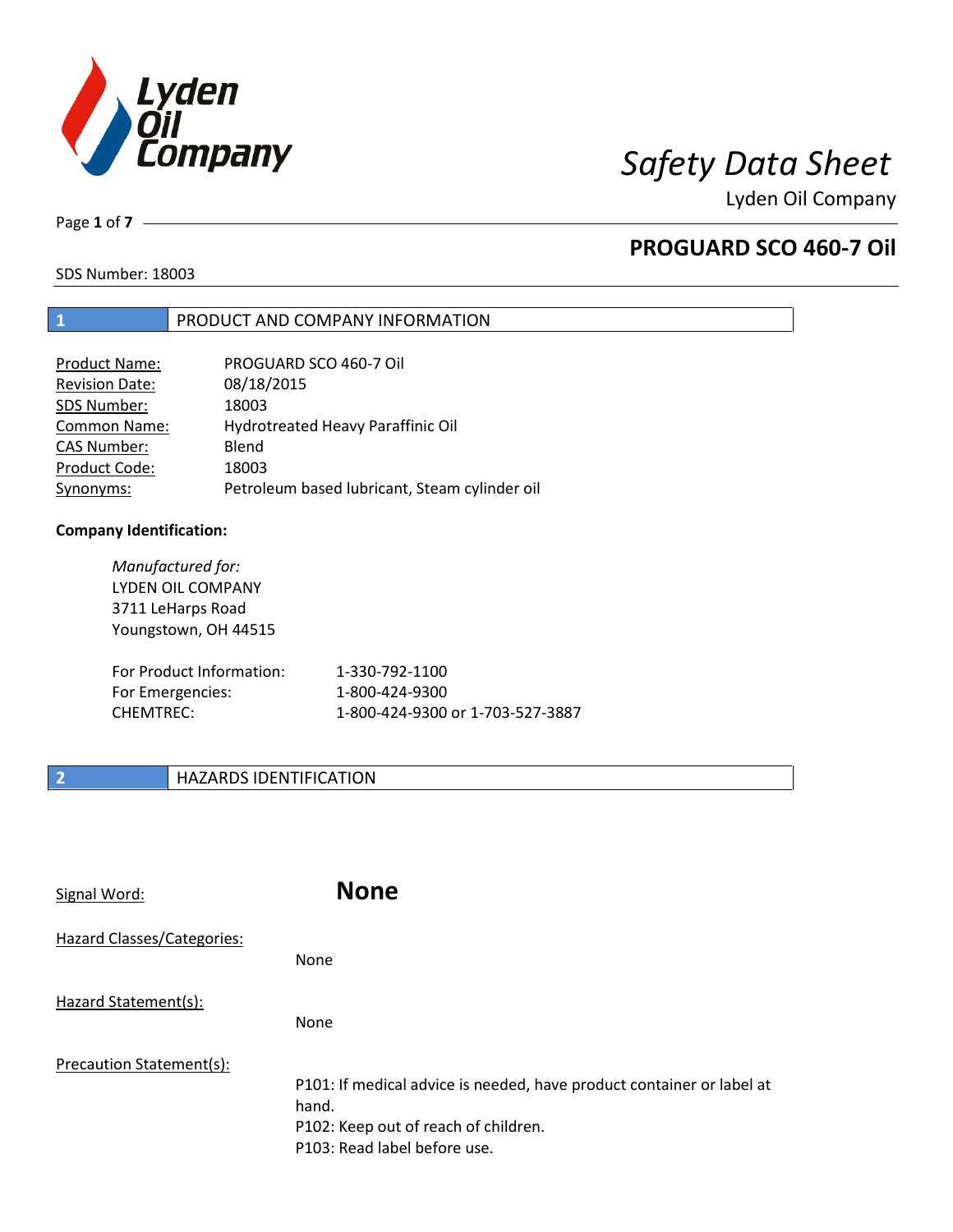

Lyden Oil Company

Page **2** of **7**

# **PROGUARD SCO 460-7 Oil**

SDS Number: 18003

Other Hazard Statement(s):

Repeated exposure may cause skin dryness or cracking.

|  | COMPOSITION / INFORMATION ON INGREDIENTS |
|--|------------------------------------------|
|--|------------------------------------------|

Ingredients:

*Mixture of the substances listed below with nonhazardous additions.*

| <b>Chemical Name</b>                      | <b>CAS Number</b> | Percentage |
|-------------------------------------------|-------------------|------------|
| Residual oils, petroleum, solvent dewaxed | 64742-62-7        | >90        |
| Additives                                 | N/A               | $<$ 10     |

*\*Any concentration shown as a range is to protect confidentiality or is due to batch variation.*

| $\vert$ 4 | <b>MACACLIDEC</b><br>F R R<br><b>I AID MEASURES</b><br> |
|-----------|---------------------------------------------------------|
|           |                                                         |

### Description of First Aid Measures:

| Inhalation:   | If symptoms develop, move victim to fresh air. If symptoms persist,<br>obtain medical attention.                  |
|---------------|-------------------------------------------------------------------------------------------------------------------|
| Skin Contact: | Wash with soap and water. Remove contaminated clothing and wash<br>before reuse. Get medical attention if needed. |
| Eye Contact:  | Rinse opened eye for several minutes under running water. If<br>symptoms persist, consult medical attention.      |
| Ingestion:    | Rinse mouth with water. If symptoms develop, obtain medical<br>attention.                                         |

Symptoms and Effects, both acute and delayed:

No further relevent data available.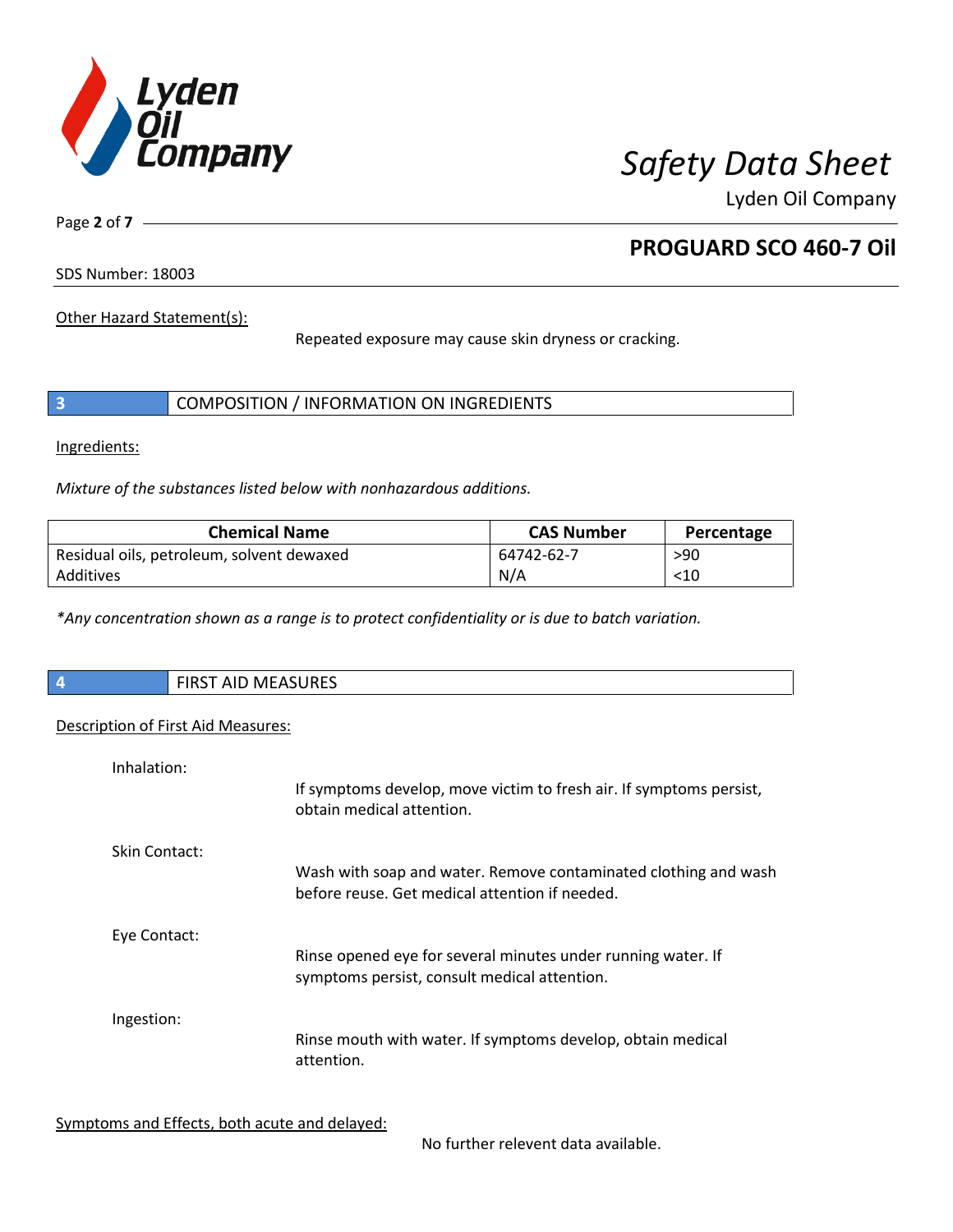

**PROGUARD SCO 460-7 Oil**

Lyden Oil Company

| SDS Number: 18003 |  |
|-------------------|--|
|-------------------|--|

Page **3** of **7**

Recommended Actions:

Treat symptomatically. Call a doctor or poison control center for guidance.

| <b>FIRE FIGHTING MEASURES</b><br>5                    |                                                                                                                                                                                                   |
|-------------------------------------------------------|---------------------------------------------------------------------------------------------------------------------------------------------------------------------------------------------------|
| Recommended Fire-Extinguishing Equipment:             | Use dry powder, foam, or carbon dioxide fire<br>extinguishers. Water may be ineffective in fighting<br>an oil fire unless used by experienced fire fighters.                                      |
| Possible Hazards During a Fire:                       | Hazardous combustion products may include: A<br>complex mixture of airborne solid and liquid<br>particulates and gases (smoke). Carbon monoxide.<br>Unidentified organic and inorganic compounds. |
| <b>Recommendations to Firefighters:</b>               | No special measures required.                                                                                                                                                                     |
| $6\phantom{1}6$<br><b>ACCIDENTAL RELEASE MEASURES</b> |                                                                                                                                                                                                   |
| <b>Personal Precautions:</b>                          | Avoid contact with skin, eyes, and clothing.<br>Keep away from sources of ignition.                                                                                                               |
| <b>Emergency Procedures:</b>                          | Contain spilled material, collect in suitable and<br>properly labled containers.                                                                                                                  |
| <b>Environmental Precautions:</b>                     | Do not allow to reach sewage system or any water<br>course.<br>Do not allow to enter ground waters.                                                                                               |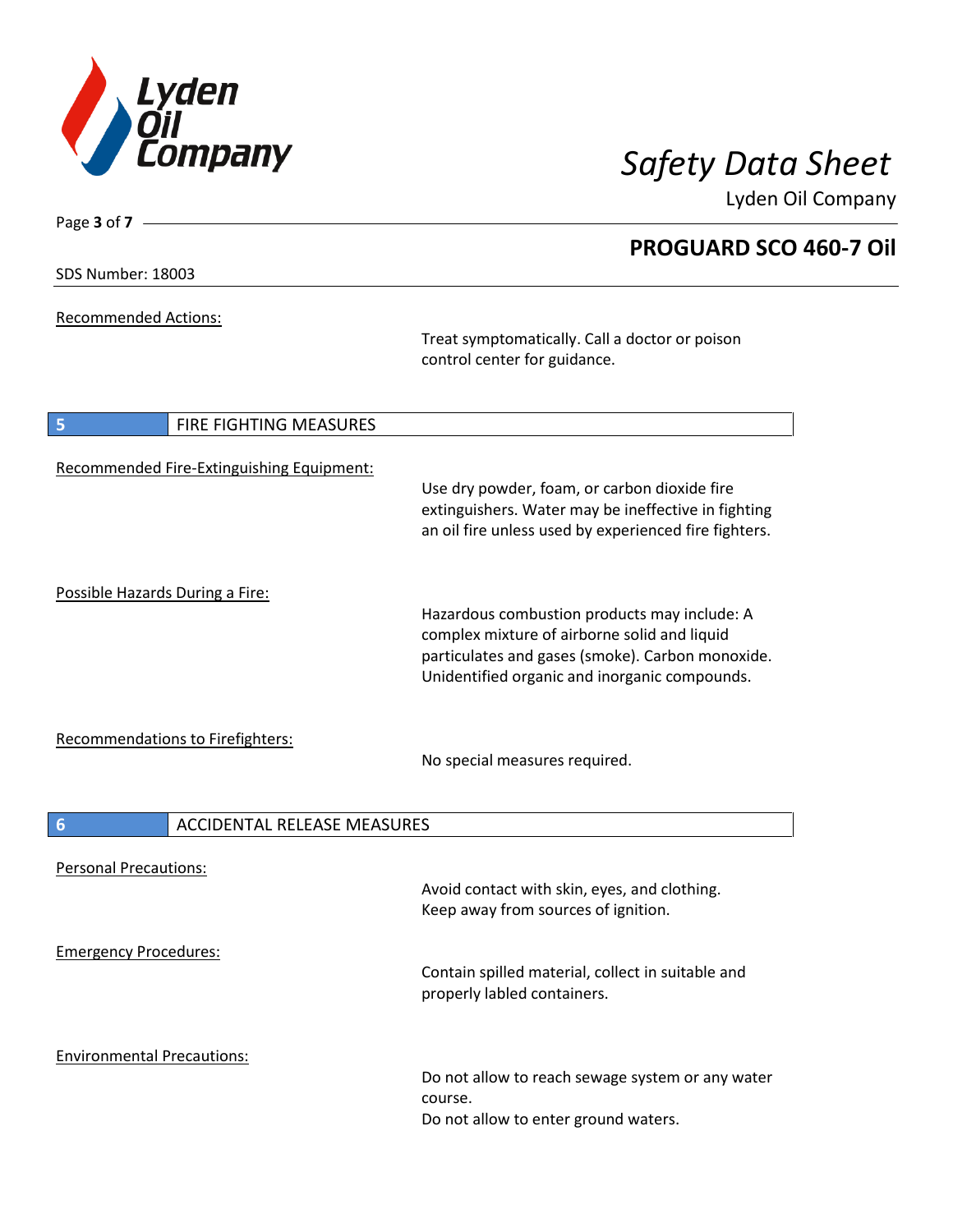

**PROGUARD SCO 460-7 Oil**

Lyden Oil Company

SDS Number: 18003

Page **4** of **7**

Cleanup Procedures:

Pick up excess with inert absorbant material.

|                              | <b>HANDLING AND STORAGE</b> |                                                                                                                     |
|------------------------------|-----------------------------|---------------------------------------------------------------------------------------------------------------------|
| <b>Handling Precautions:</b> |                             | Handle with care and avoid spillage on the floor.<br>Do not cut, weld, drill, grind, braze, or solder<br>container. |
| Storage Requirements:        |                             |                                                                                                                     |

Storage Requirements:

Keep container tightly sealed. Keep away from sources of ignition.

### **8** EXPOSURE CONTROLS / PERSONAL PROTECTION

Exposure Limits:

No data available.

Engineering Controls:

All ventilation should be designed in accordance with OSHA standard (29 CFR 1910.94).

Personal Protective Equipment:

Wash hands before breaks and at the end of work. Use safety glasses and gloves.

### **9 PHYSICAL AND CHEMICAL PROPERTIES**

| Color:                 | Light amber                    |
|------------------------|--------------------------------|
| <b>Physical State:</b> | Liquid                         |
| Odor:                  | Data not available             |
| <b>Odor Threshold:</b> | Data not available             |
| pH:                    | Data not available             |
| <b>Melting Point:</b>  | Data not available             |
| <b>Boiling Point:</b>  | $315^\circ$ F                  |
| <b>Boiling Range:</b>  | Data not available             |
| Flash Point:           | 271.1° C / 520° F (COC Method) |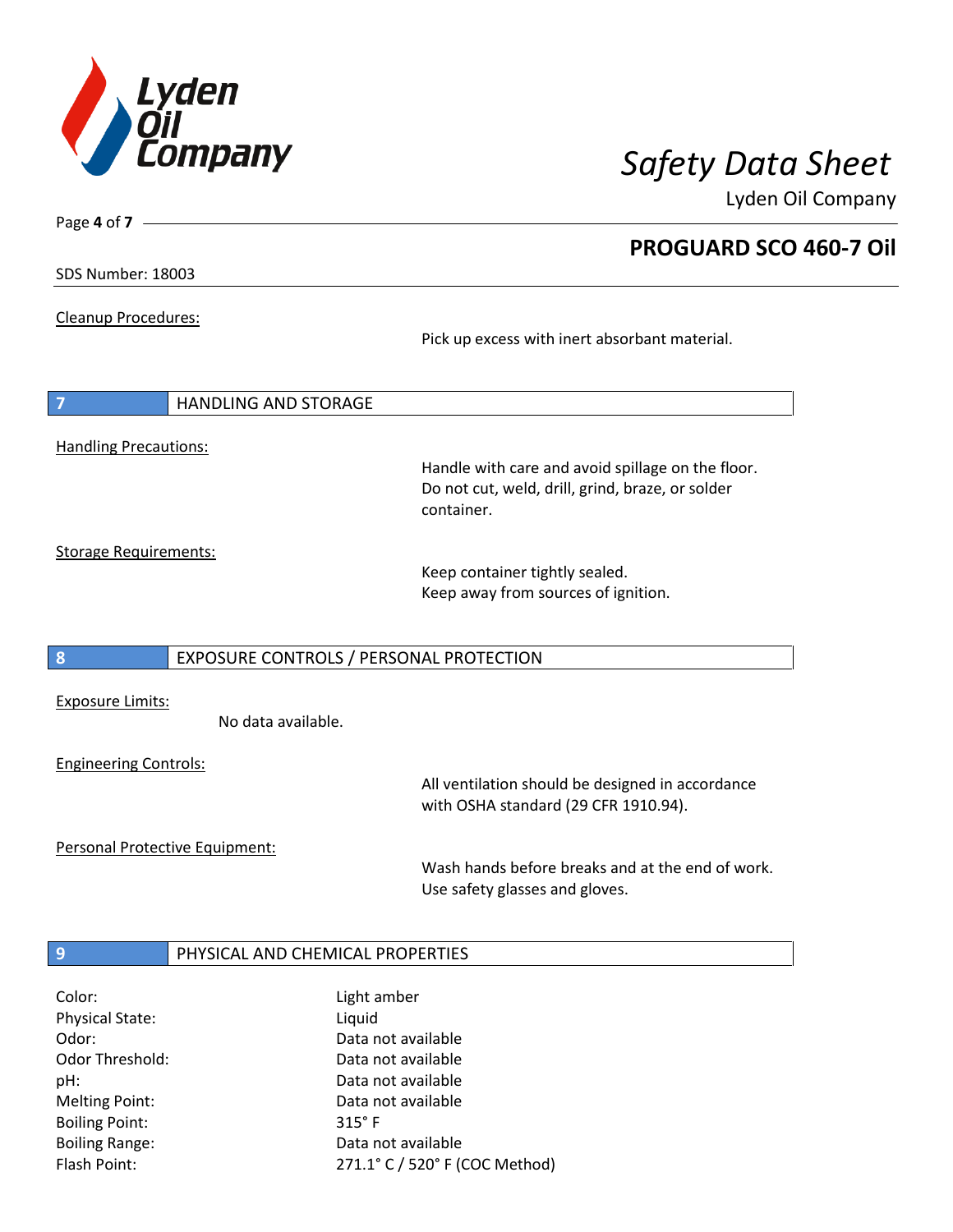

**PROGUARD SCO 460-7 Oil**

Lyden Oil Company

### SDS Number: 18003

Page **5** of **7**

| <b>Evaporation Rate:</b>      | Data not available                           |
|-------------------------------|----------------------------------------------|
| Flammability:                 | Data not available                           |
| <b>Flammability Limits:</b>   | Data not available                           |
| Vapor Pressure:               | Data not available                           |
| Vapor Density:                | Data not available                           |
| <b>Relative Density:</b>      | 7.43 pounds per gallon at 60° F              |
| Solubilities:                 | Insoluble in water                           |
| <b>Partition Coefficient:</b> | Data not available                           |
| Auto-Ignition Temperature:    | Data not available                           |
| Decomposition Temperature:    | Data not available                           |
| Viscosity:                    | 460 mm <sup>2</sup> /sec (kinematic at 40°C) |

# **10** STABILITY AND REACTIVITY Stability: Stable under normal conditions. Reactivity: Not reactive under normal conditions. Conditions to Avoid: Extreme temperature, sparks, open flame, and direct sunlight. Hazardous Reactions: No known hazardous reactions. Incompatible Materials: No further relevant information available. Decomposition Products: Hazardous decomposition products are not expected to form. **11** TOXICOLOGICAL INFORMATION

Routes of Exposure:

Skin and eye contact are the primary routes of exposure although exposure may occur following accidental ingestion.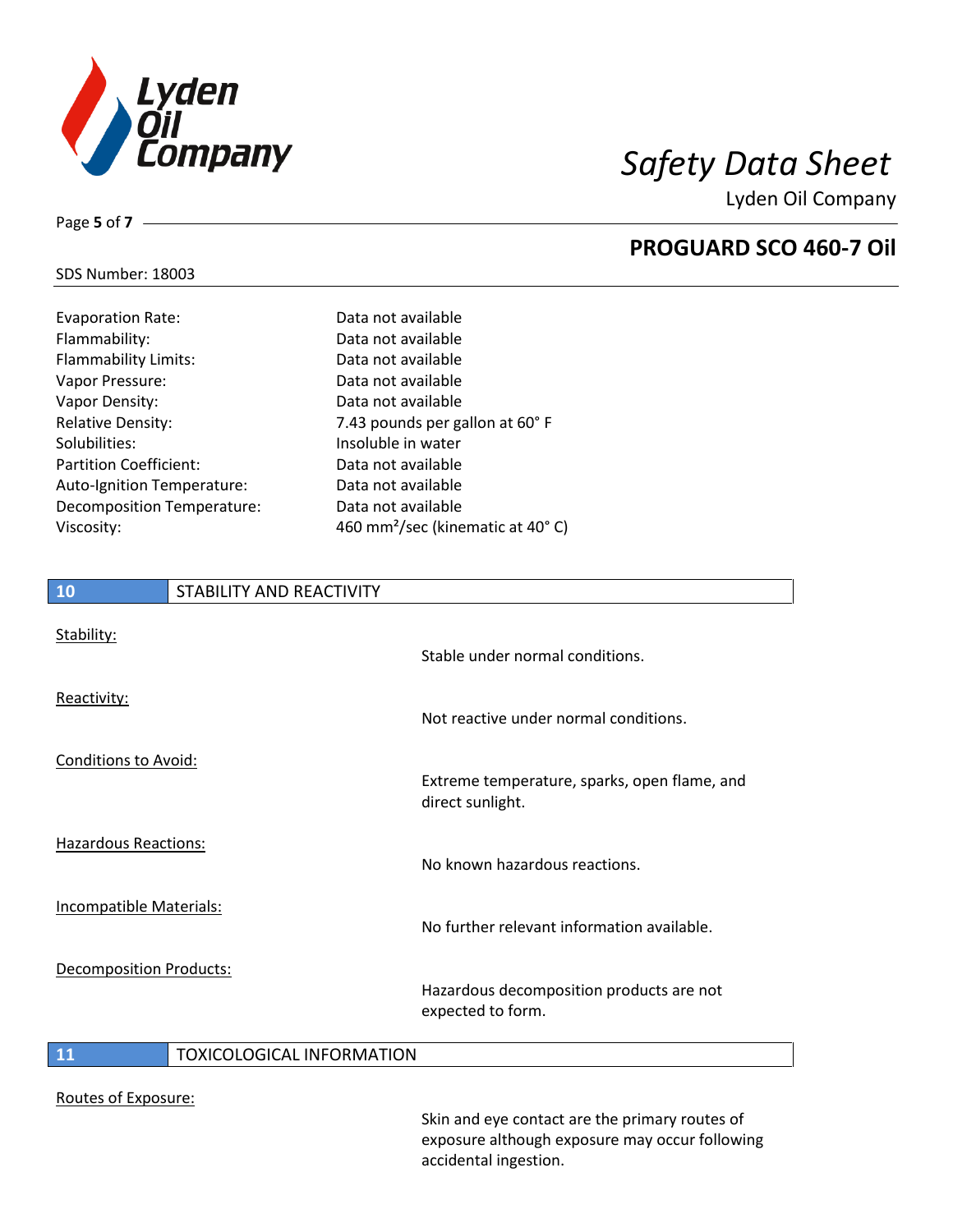

Special Precautions:

Lyden Oil Company

| Page 6 of $7 -$                     |                                                      |                                                               |
|-------------------------------------|------------------------------------------------------|---------------------------------------------------------------|
|                                     |                                                      | <b>PROGUARD SCO 460-7 Oil</b>                                 |
| SDS Number: 18003                   |                                                      |                                                               |
|                                     |                                                      |                                                               |
| <b>Exposure Effects:</b>            |                                                      |                                                               |
|                                     |                                                      | Repeated skin contact may cause dermatitis or an<br>oil acne. |
|                                     |                                                      |                                                               |
| <b>Measures of Toxicity:</b>        |                                                      |                                                               |
|                                     |                                                      | <b>Component Acute Toxicity Estimates:</b>                    |
|                                     |                                                      | Residual oils, petroleum, solvent dewaxed:                    |
|                                     |                                                      | Oral LD50: >5000 mg/kg (rat)                                  |
|                                     |                                                      | Dermal LD50: >2000 mg/kg (rabbit)                             |
|                                     |                                                      | Inhalative LC50: 2.18 mg/l (4 hours) (rat)                    |
| Carcinogenic/Mutagenic Precautions: |                                                      |                                                               |
|                                     |                                                      | Non-carcinogenic and not expected to be                       |
|                                     |                                                      | mutagentic.                                                   |
|                                     |                                                      |                                                               |
| 12                                  | <b>ECOLOGICAL INFORMATION</b>                        |                                                               |
|                                     |                                                      |                                                               |
| <b>Ecological Precautions:</b>      |                                                      |                                                               |
|                                     |                                                      | Avoid exposing to the environment.                            |
| <b>Ecological Effects:</b>          |                                                      |                                                               |
|                                     | No specific environmental or aquatic data available. |                                                               |
|                                     |                                                      |                                                               |
| 13                                  | <b>DISPOSAL CONSIDERATIONS</b>                       |                                                               |
|                                     |                                                      |                                                               |
| Disposal Methods:                   |                                                      |                                                               |
|                                     |                                                      | Dispose of waste material in accordance with all              |
|                                     |                                                      | local, state, and federal requirements.                       |
| <b>Disposal Containers:</b>         |                                                      |                                                               |
|                                     |                                                      | Use properly approved container for disposal.                 |
|                                     |                                                      |                                                               |

Do not flush to surface waters or drains.